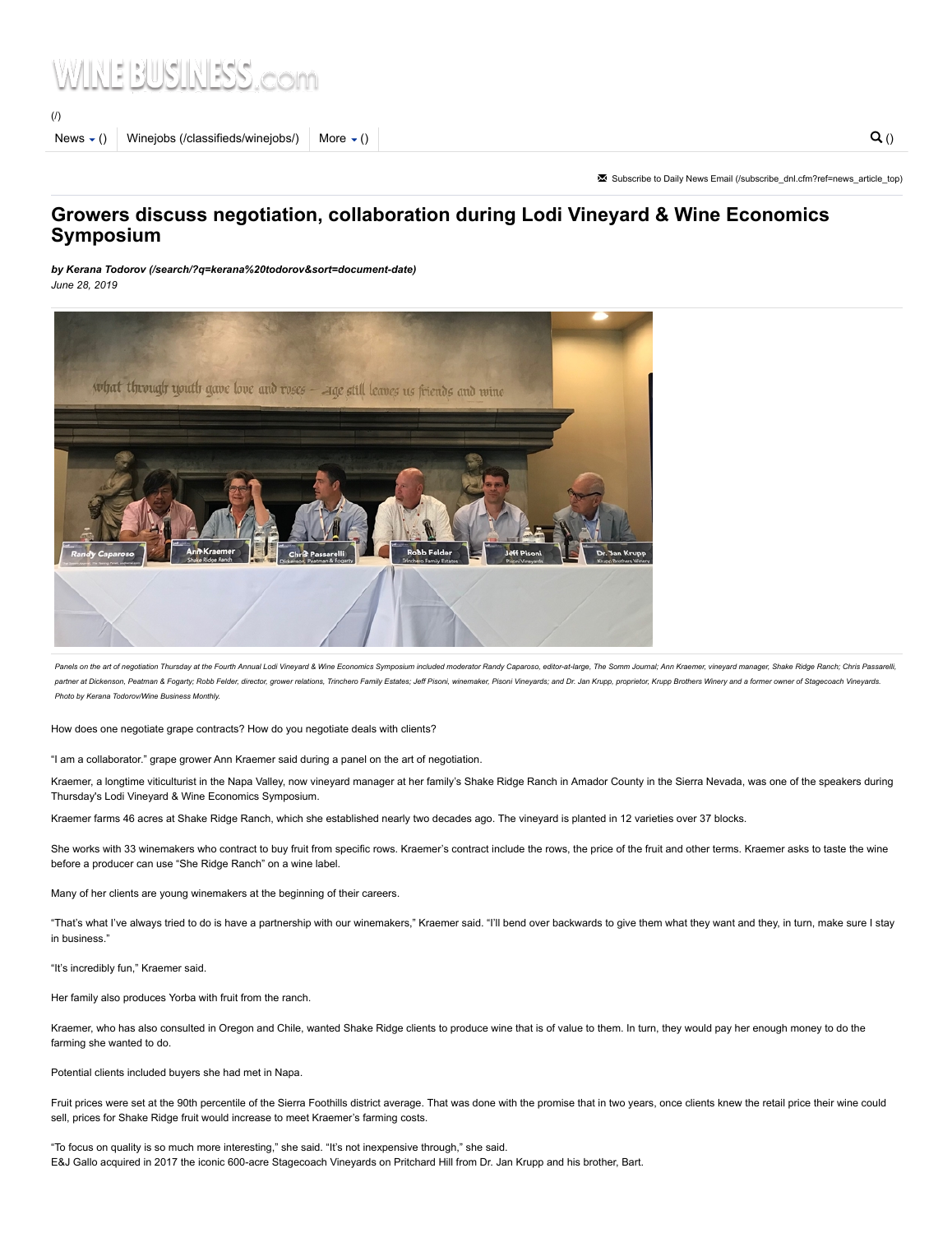Jan Krupp on Thursday explained how he and his brother developed the vineyard in the 1990s into a property that produced fruit at top prices.

The development of Napa County's largest contiguous vineyard required the removal of 2 million tons of rocks, Krupp said.

The property was also landlocked. There was no access road and no existing easements.

Krupp and his brother, Bart, negotiated easements with 28 neighbors, producing about 135 legal documents, Krupp said.

"I was lucky to have a very smart attorney who believed in the project and didn't charge a lot," Krupp said. His Realtor was also sharp and "very talkative," he added.

People would listen to the Realtor and eventually ask "'Where can I sign on the dotted line?" Krupp recalled, as the audience at the Wine & Roses Conference Center chuckled.

It took a year to negotiate the legal agreements and a month to build the access road, he said. The Krupp brothers located water, thanks in part to a water witch.

#### Their efforts eventually paid off.

The fruit from Stagecoach Vineyards was 46 percent more expensive than Napa Valley's average winegrape prices during the last decade the property was under the Krupp brothers' ownership. The property supplied about 100 wineries, Krupp said.

Krupp worked with the press to place the vineyard on the map. Stagecoach was featured in the Wine Spectator in 2000 after he wrote a long letter to journalist James Laube.

He also listened to his customers who told him the Cabernet Sauvignon from Stagecoach Vineyards had more character than the fruit from the Napa Valley floor. Eventually, quoting one customer to another, Krupp sold 600 acres worth of grapes at higher than average Napa Valley prices.

"I think you can do the same in Lodi," Krupp said.

He urged the growers in the audience to be flexible when negotiating grape contracts. "You can give your buyers what they want and make sure you're getting a fair price," Krupp said.

Other speakers included Chris Passarelli, partner at Dickenson, Peatman & Fogarty. Among other tips Passarelli said grape contracts should address the use of vineyard name. To register a vineyard name as a trademark, growers can send pictures of fruit bins to federal officials to show how the name is used.

Robb Felder, director of grower relations at Trinchero Family Estates. The family contracts with about 60 growers in Lodi for about \$42 million worth of fruit. He told to growers to tell their story that resonate with buyers. Growers should know present materials include spec sheets on the vineyard and maps that show the location of the varieties farmed.

Also, growers should remain transparent with clients, including disclosing diseases and other issues, to build trust. Growers should also know market conditions and establish relationships with winegrape brokers. They can help growers understand where their vineyards fit in the market. Growers should also make sure they negotiate grape contracts with wineries that are reputable and will pay for the fruit.

Check with the client post-harvest to find out if the winery is happy with the fruit and if there is room for improvement.

Gary Pisoni started planting grapes in in the early 1980s on the family's cattle ranch in the Santa Lucia Highlands. One of his sons, Jeff Pisoni, is now winemaker at Pisoni Vineyards.

On Thursday, Jeff Pisoni said his father uses no contracts. His father's guidelines for clients include that they must be his friends and pay the bills, the younger Pisoni said.

The Pisonis support the use of vineyard designations on labels. There is a mutual benefit from that, Pisoni said.

Pisoni urged the audience to maintain a close relationship with clients and to exchange ideas. Wineries share ideas about grape growing with the Pisonis, he said. "We share ideas about winemaking," Pisoni added. "There is a lot of collaboration."

Speaking on another panel Thursday Justin Leigon, viticulturist at Pina Vineyard Management, also stressed collaboration and dialogue with winemakers, with whom he maintains a nosurprise policy.

"That relationship is huge," said Leigon, who works with clients to deliver the fruit they expect. "A lot of the challenges come down to not having an open line of communication," Leigon said.

#### More news from Wine Business Monthly

#### 07/02/19

[Wine Business Monthly Heads North with New Forum, Dinner and Tasting in Pacific Northwest \(/news/?go=getArticle&dataId=216170\)](https://www.winebusiness.com/news/?go=getArticle&dataId=216170)

#### 06/28/19

[Lodi Vineyard & Wine Economics Symposium Highlights \(/news/?go=getArticle&dataId=216029\)](https://www.winebusiness.com/news/?go=getArticle&dataId=216029)

## 06/27/19

[Happening Today: Lodi Vineyard and Wine Economics Symposium \(/news/?go=getArticle&dataId=215910\)](https://www.winebusiness.com/news/?go=getArticle&dataId=215910)

#### 06/27/19

[How to Connect with a New Generation of Wine Consumers \(/news/?go=getArticle&dataId=215912\)](https://www.winebusiness.com/news/?go=getArticle&dataId=215912)

#### 06/26/19

[Lodi Vineyard and Wine Economics Symposium is tomorrow \(/news/?go=getArticle&dataId=215851\)](https://www.winebusiness.com/news/?go=getArticle&dataId=215851)

#### 06/25/19

[The Lodi Vineyard and Wine Economics Symposium is this week \(/news/?go=getArticle&dataId=215777\)](https://www.winebusiness.com/news/?go=getArticle&dataId=215777)